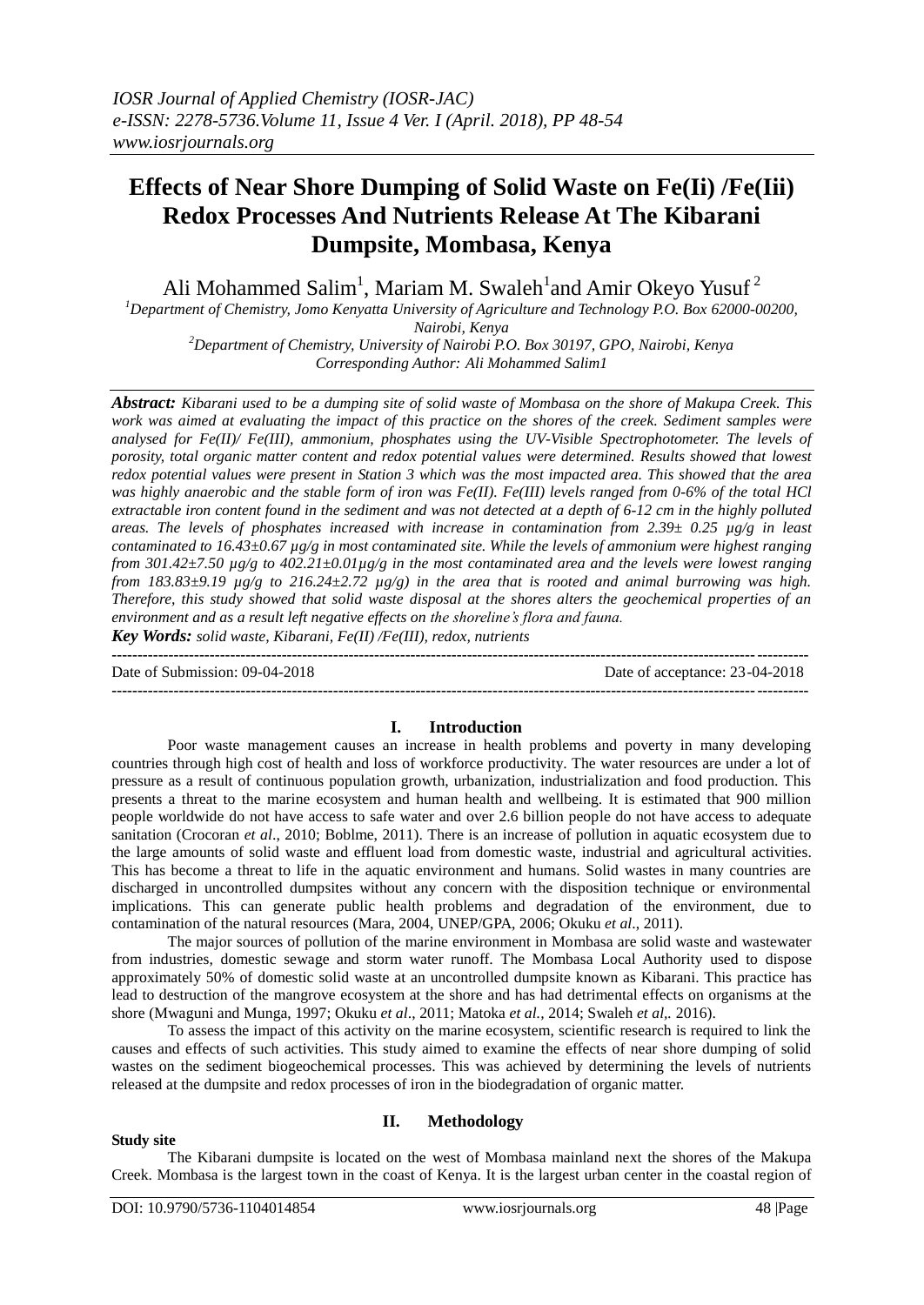Kenya, with a population of approximately 939, 370 people (Kenya National Bureau of Statistics, 2009). Fig 1 shows Map of Mombasa and Kibarani dumpsite.



**Figure 1**: Map of Mombasa and Kibarani dumpsite

Source: Google maps and https://kiharagabrielmapping.wordpree.com/gallery/kibarani-dumpsite/

## **Sampling**

Sampling was done during low tide. Three sites were selected from a least impacted area to the most impacted area. Where station 1 is the least impacted area, Station 2 is the moderately impacted area and Station 3 is most impacted area (Figure 2).



**Figure 2**: Station 1, least impacted; 2, moderately impacted; 3 most impacted area by the dumping on the shore. Sediment was sampled using plastic sediment cores (4 cm internal diameter and 30 cm deep). Coring was done four times in each station on the sampling day. Redox potential was measured *in situ.* The readings were taken for each selected depth, 0-2, 4-6, 6-8 and 10-12 cm. Then sectioning of the selected depths was done at the sampling site after each redox potential reading. The four slices from each depth interval and station were pooled and mixed thoroughly. The homogeneous sediment mixture was put in air tight plastic bags for storage. Once in the lab, porosity and organic matter content was determined. Porosity was determined by drying the sample in an oven at 25  $^{\circ}$ C for 24 hours and calculated as volume of water in the sample divided by total volume of sample. Then the dry sample was ashed at  $450^{\circ}$ C for 6 hours in order to determine organic matter content.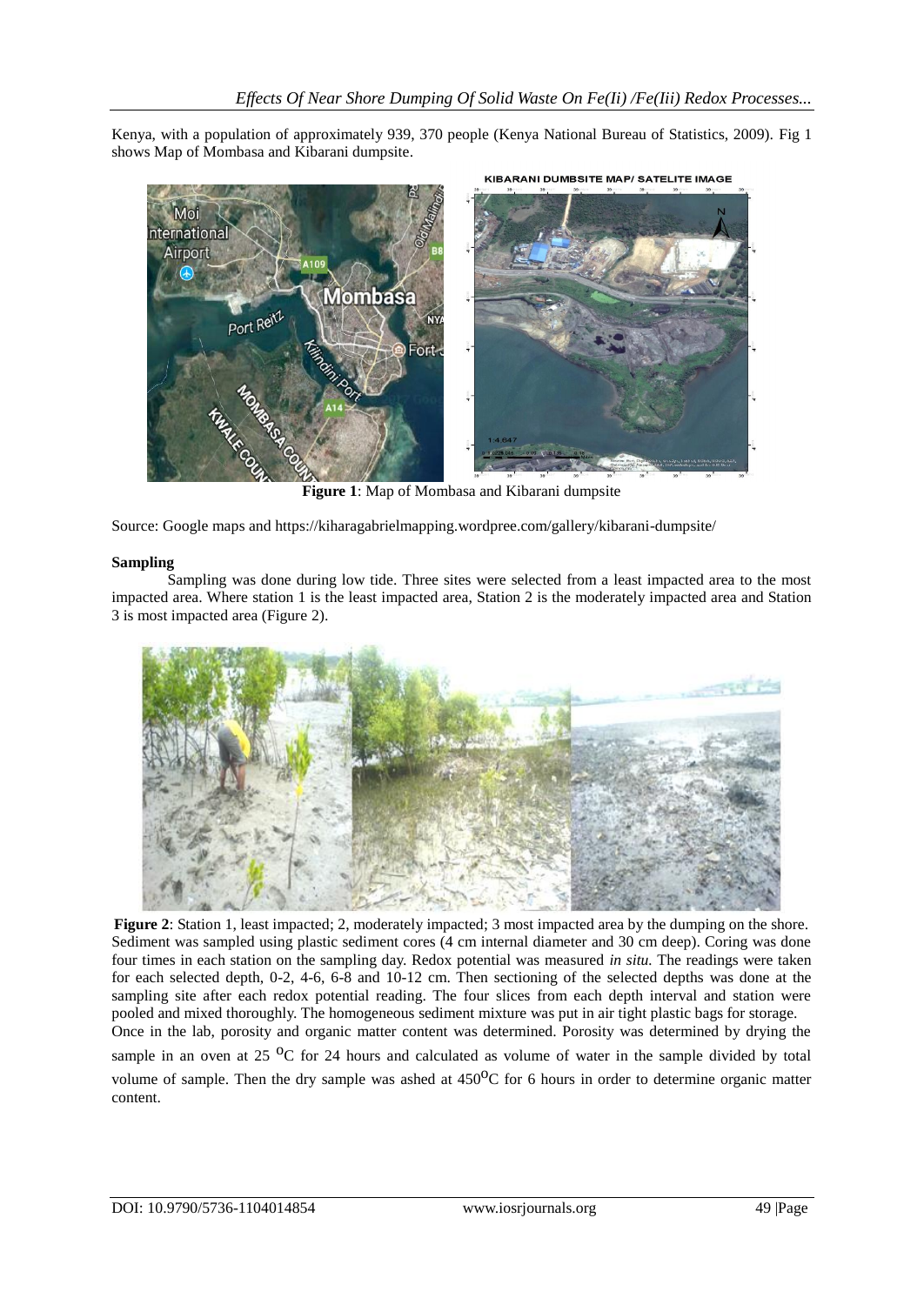## **Chemical analysis**

## **Determination of iron reduction rates**

The particulate iron pools were determined by the Ferrozine Method (Stookey, 1970). Of the sediment sample, 0.2 g was weighed and put in centrifuge bottles. This was followed by adding 0.5 M HCl to the sample for extraction of dissolved iron. The bottles were tightly closed and placed on a shaking table for 30 minutes. The samples were then centrifuged at 3000 rpm for 5 minutes.

For Fe(II) determination, 0.5 ml of extracted sample was pipetted into a scintillation vial then 2 ml of 0.02% Ferrozine was added. Absorbance for Fe(II) was measured against Ferrozine. Determination of Fe(III) was done by adding 0.2 ml of hydroxylamine to 0.5 ml of extracted sample in a scintillation vial. This was followed by 2 ml of 0.02% Ferrozine. Total Fe(II) was measured against ferrozine and the concentration of Fe(II) determined from the calibration graphs of the standards.

### **Nutrients extraction and analysis**

To 10 g of sample in a plastic bottle, 40 ml of 1 M KCl was added. Then the samples were placed on a shaking table for a period of two hours. The samples were then put in a centrifuge for a period 10 minutes at 2000 rpm. The supernatant solution obtained was used for nutrient analysis according to Parsons *et al*. (1984).

Phosphates were determined using a mixed reagent containing 100 ml of ammonium molybdate, 250 ml sulphuric acid, 100 ml ascorbic acid and 50 ml potassium antimonyl-tartrate solution. To 20ml of the sample, 1ml of reagent was added. Absorbance was measured using a UV-spectrophotometer.

Ammonium was determined using two reagents. Reagent 1 was made of phenol solution and sodium nitroprusside solution and reagent 2 which was the oxidizing solution was made of sodium citrate solution and sodium hypochlorite solution. To 35 ml of the sample 2 ml of reagent 1 and 2 ml of reagent 2 were added consequently. Absorbance was measured using a UV- visible spectrophotometer.

## **III. Results And Discussion**

## **Sediment properties at the site**

There was a gradual change of the sediment from the least impacted area to the most impacted, from organic-poor silt to organic rich silt. Only the first 2 cm of station 1 and 2 was void of roots. There were no visible plant roots at station 3, which had a few dead mangrove trees and showed no sign of burrowing animals. Station 1 and 2 had a large number of burrowing animals. The sediment at Station 3 was a brown oxidized surface layer overlying grey-black subsurface sediment smelling of hydrogen sulphide  $(H_2S)$ . The grey-black

colour was due to reduction of ferric oxide (a normal constituent of beaches) to sulphide; this was caused by the anaerobic conditions at this area (Southward, 1965). Sediment in Station 2 was also grey-black in colour with green algae formed on the surface sediment. Station 1 sediment was grey-brown in colour, and this site was the least impacted by solid waste deposits. This soil colour was not unusual.

### **Porosity and organic matter content**

Porosity was highest near the surface at all stations, but decreased from about 0.57 to 0.47 down the depth as shown in Table 1. These results were mainly attributed to the muddy type of soil present at the site. These soils retain water by capillary action between the soil particles when the tide falls (Southward, 1965). The organic matter content increased along the transect. The levels of organic matter increased with depth for all stations except for Station 3 where the first 8 cm showed no significant difference.

| Depth cm | <b>Station 1</b><br><b>Porosity</b> | <b>Station 2</b><br><b>Porosity</b> | <b>Station 3</b><br><b>Porosity</b> |  |
|----------|-------------------------------------|-------------------------------------|-------------------------------------|--|
| $0 - 2$  | $0.55 \pm 0.03$                     | $0.57 \pm 0.09$                     | $0.55 \pm 0.05$                     |  |
| $4 - 6$  | $0.53 \pm 0.04$                     | $0.53 \pm 0.06$                     | $0.53 \pm 0.03$                     |  |
| $6 - 8$  | $0.48 \pm 0.02$                     | $0.51 \pm 0.06$                     | $0.50 \pm 0.03$                     |  |
| 10-12    | $0.48 \pm 0.05$                     | $0.47 + 0.04$                       | $0.47 \pm 0.04$                     |  |

**Table 1:** Profiles of porosity given as mean  $+$  S.D.  $(n-3)$ 

The organic matter content ranged from 0.78 g to 2.61 g with Station 2 and 3 having the highest levels of organic matter content as seen in Table 2. The high organic matter in station 2 could be because of organic input mostly in the form of mangrove litter on surface sediments and in the deeper sediments because of root matter. In Station 3 it could be due to the dead plants and plant roots and also this station was the most impacted by solid waste deposits. The organic matter content reduced the circulation of interstitial water and encourages the growth of bacteria thus depriving the deeper layers of oxygen.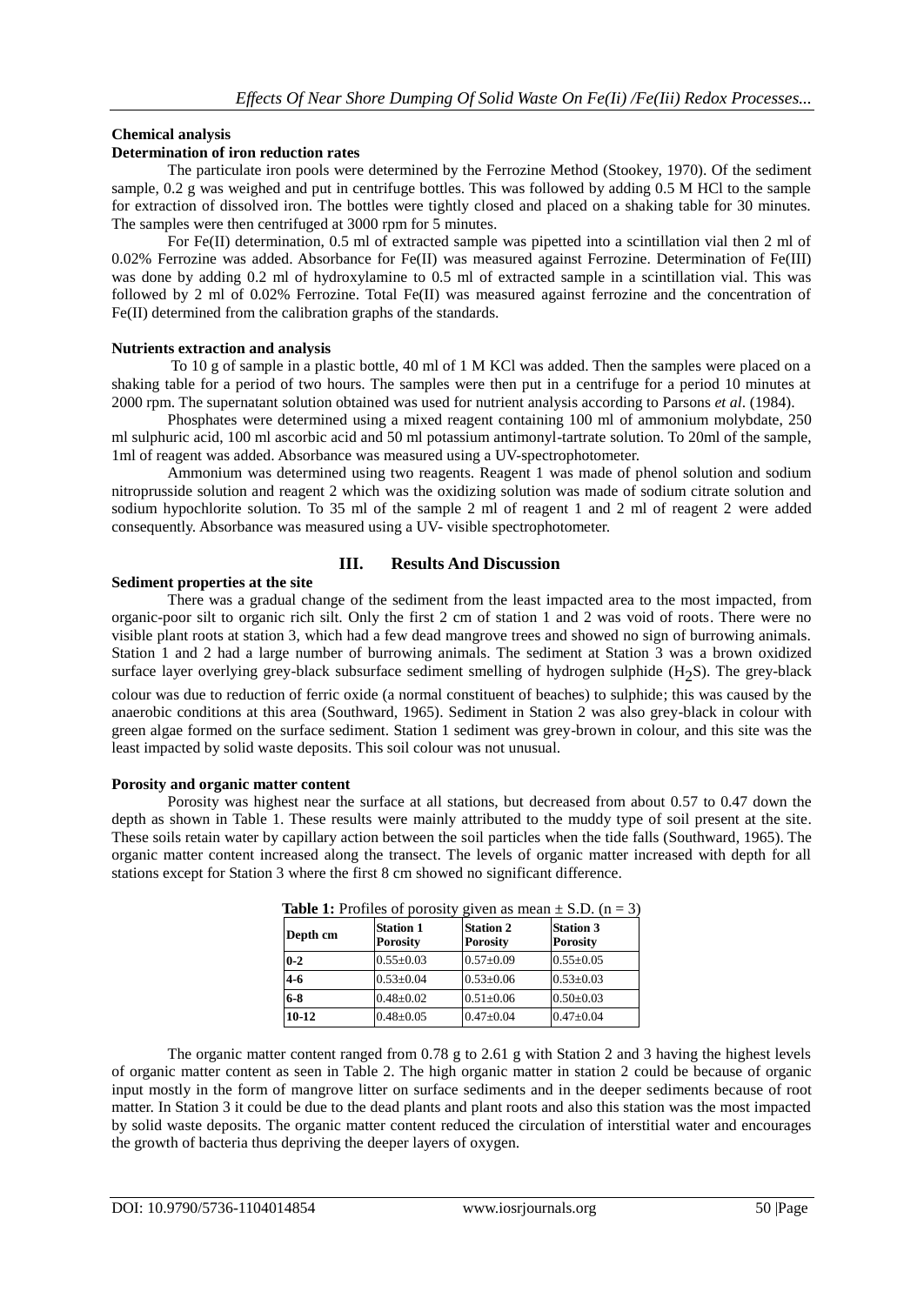| Depth cm  | <b>Station 1</b><br>$T.O.M.$ (g) | <b>Station 2</b><br>T.O.M. (g) | <b>Station 3</b><br>T.O.M. (g) |
|-----------|----------------------------------|--------------------------------|--------------------------------|
| $0 - 2$   | $0.78 \pm 0.12$                  | $1.16 \pm 0.19$                | $1.70 \pm 0.13$                |
| $4 - 6$   | $0.95 \pm 0.28$                  | $1.23 \pm 0.23$                | $1.70 \pm 0.21$                |
| $6 - 8$   | $1.04 \pm 0.34$                  | $1.35 \pm 0.32$                | $1.69 \pm 0.78$                |
| $10 - 12$ | $0.93 \pm 0.05$                  | $1.13 \pm 0.04$                | $2.61 \pm 0.23$                |

**Table 2:** Total organic matter  $(T.O.M.)$  given as mean $\pm$  S.D.  $(n=3)$ 

## **Iron (Fe(II) and Fe(III))**

High levels of Fe(II) appear in anaerobic environment via decomposition of organic matter and reduction of Fe(III) by microbial action. Fe(III) is an electron acceptor and it acts as an intermediate oxidant for microbial activities. The highest Fe(II) content were observed in Station 3 which was the most contaminated area, while Station 1 and Station 2 reflected low levels of iron compared to Station 3 as seen in Table 3. The levels of Fe(II) ranged from 8.20 to 12.25 µg/g in Station 3 which was the most impacted station and that of Fe(III) was from 0.00 to 0.55 µg/g. Station 2 which was highly vegetated had Fe(II) ranging from 6.74 to 9.58  $\mu$ g/g and Fe(III) ranged from 0.00 to 1.27  $\mu$ g/g.

At low tide, animal burrows and cracks especially in vegetated areas increased the area of air-sediment interface that was seen mostly in Station 2 and a little in Station 1. Root excretion of oxygen and downward transport of oxygen via burrows by sea animals increased the redox and thus the Fe(III) content in deeper sediment layers. The contribution of Fe(III) respiration, was not significant in Station 3. Fe(III) was only found in the upper sediment layer, and this could be because of lack of respiration pathways for Fe(III) due to plant roots and burrowing by animals. The organic matter content also encouraged the growth of bacteria thus depriving the deeper layers of oxygen. Station 3 had no Fe(III) in the deeper sediments as seen in Table. 3.

| <b>Rabit 3.</b> Fromes of from $(1 \text{ C(H)}$ and $1 \text{ C(H)}$ given as mean b.D. $(n-3)$ |                  |                        |                     |                        |                  |                                           |
|--------------------------------------------------------------------------------------------------|------------------|------------------------|---------------------|------------------------|------------------|-------------------------------------------|
| Depth<br>lcm                                                                                     | <b>Station 1</b> |                        | <b>Station 2</b>    |                        | <b>Station 3</b> |                                           |
|                                                                                                  | $Fe(II)$ (µg/g)  | $Fe(III)$ ( $\mu$ g/g) | $[Fe(II)(\mu g/g)]$ | $Fe(III)$ ( $\mu$ g/g) |                  | $[Fe(II) (\mu g/g)$ $[Fe(III) (\mu g/g)]$ |
| $0 - 2$                                                                                          | $6.72 + 0.47$    | $0.77 \pm 0.18$        | $6.74 \pm 0.08$     | $0.80 \pm 0.20$        | $8.20 \pm 0.13$  | $0.55+0.04$                               |
| $4 - 6$                                                                                          | $7.58 + 0.42$    | $0.64 + 0.24$          | $7.60 \pm 0.12$     | $1.27 \pm 0.38$        | $9.12 \pm 0.08$  | $0.12+0.01$                               |
| $6 - 8$                                                                                          | $8.02 + 0.20$    | $0.63 \pm 0.12$        | $7.46 \pm 0.63$     | $1.12 \pm 0.06$        | $11.26 \pm 0.18$ | $0.00 \pm 0.00$                           |
| $10 - 12$                                                                                        | $7.78 + 0.05$    | $0.57 \pm 0.10$        | $9.58 \pm 0.73$     | $0.00 \pm 0.00$        | $12.25 \pm 0.15$ | $0.00 \pm 0.00$                           |

**Table 3:** Profiles of iron (Fe(II) and  $Fe(HI)$ ) given as mean+  $SD(n-3)$ 

## **Variation of Fe(II) and Fe(III) at the different stations**

The level of Fe(III) decreased with depth increase and was found absent in Stations 2 and 3 at depth 10 – 12 (figure 2d). At a depth of 6-8 cm (2d) Fe III was found absent in Station 3. At a depth of 4-6 cm (2b) Fe III was found absent at station 3. This showed that its role as an intermediate oxidant diminished with depth. Fe(III) accounted for 0-6% of the total HCl extractable iron content in the upper 8 cm of the most contaminated area (Station 3) (figure 2a,b). Below this depth, Fe(III) decreased to trace amounts less than 1% of the total. At the rooted and bioturbated stations, Station 1 and 2 Fe(III) reached 7-14% (figure 2a, b) of the total HCl extractable iron content in the upper 8 cm of the sediment and deeper down decreased to less than 6% (Figure 2d).

Station 3 had organic rich sediments and was the most impacted thus highly anaerobic. The organic matter encouraged the growth of bacteria thus depriving the deeper layers of oxygen, as seen in Table. 2.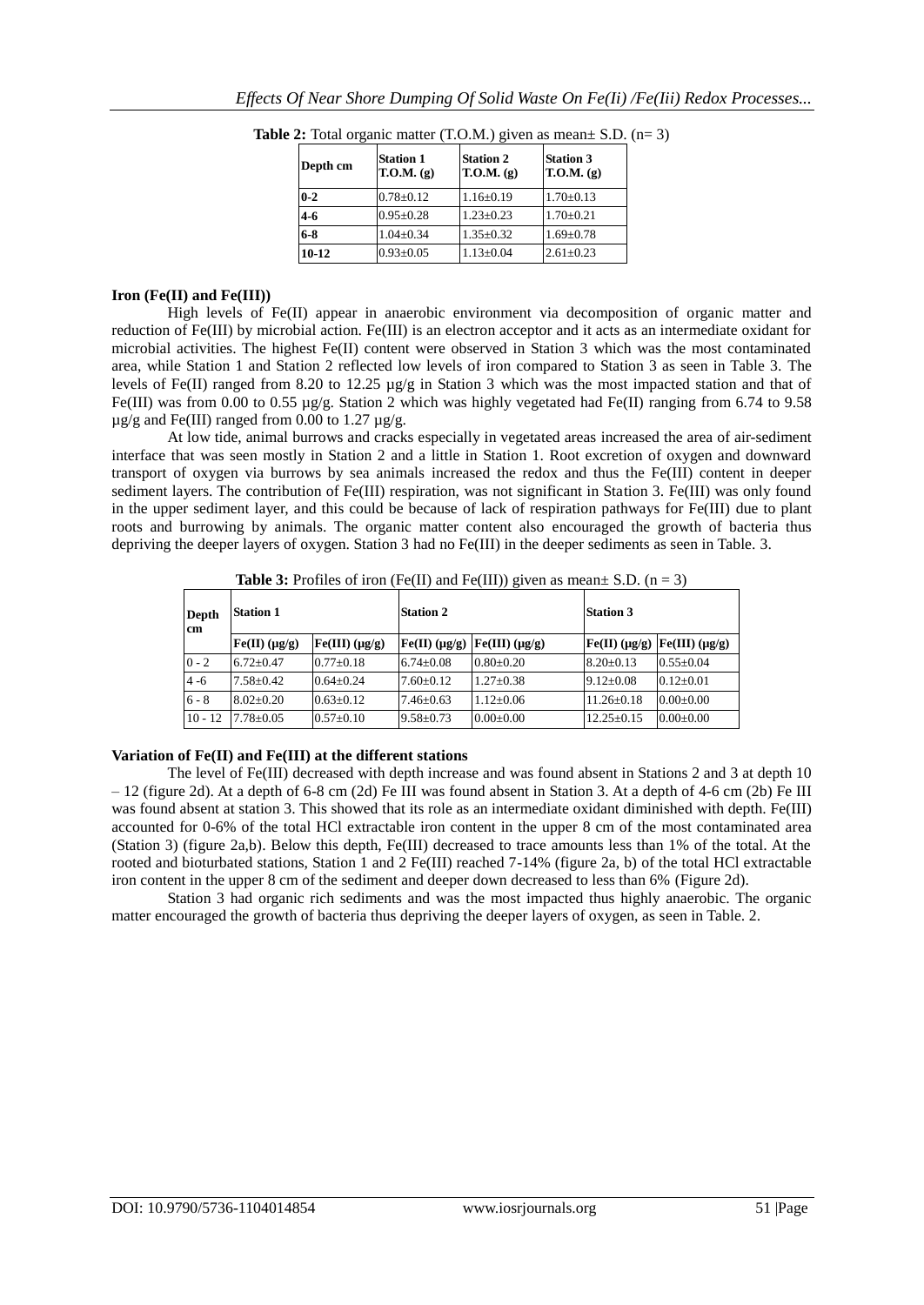



Figure 2: Variation of Fe(II) and Fe(III) concentration with depth



## **Comparison of vertical distribution of Fe(III) and redox potential values**

Lowest redox potential values showed lowest Fe(III) levels at Station 3 which was the most impacted area as per Table 4. This showed that the area was highly anaerobic and the stable form of iron was Fe(II). Highest redox potential value showed highest Fe(III) levels were at Station 2 which was highly vegetated. The plant roots and burrowing by animals increased air sediment interface thus partially anaerobic.

| <b>Depth</b><br>cm | <b>Station 1</b> |        | <b>Station 2</b> |        | <b>Station 3</b>       |           |
|--------------------|------------------|--------|------------------|--------|------------------------|-----------|
|                    | $Fe(III)$ (µg/g) | mV     | $Fe(III)$ (µg/g) | mV     | $Fe(III)$ ( $\mu$ g/g) | mV        |
| $0 - 2$            | 0.77             | 136.8  | 0.80             | 163.60 | 0.55                   | 95.40     |
| $4 - 6$            | 0.64             | 192.35 | 1.27             | 215.85 | 0.12                   | $-104.75$ |
| $6 - 8$            | 0.63             | 207.55 | 1.12             | 179.45 | 0.00                   | 17.00     |
| $10-12$            | 0.57             | 62.3   | 0.00             | 72.05  | 0.00                   | $-85.95$  |

**Table 4:** Comparison of vertical profile of Fe(III) and Redox potential

# **Nutrients**

# **Ammonium**

The levels of Ammonia were highest in Station 3 and lowest in Station 2. In table 5 it was seen that ammonium in Station 3 increased with increase in depth. The increase of ammonium with depth could have been attributed to the ammonification process where ammonia was introduced into the ecosystem by either decay of dead living organisms or by the reduction of nitrates (Rivera-Monroy et al., 1995). Station 3 was the most contaminated area of the three sites; the high levels of ammonium at this station could be attributed to the decay of dead plants and animals and other protein containing products of the decayed deposited waste. In the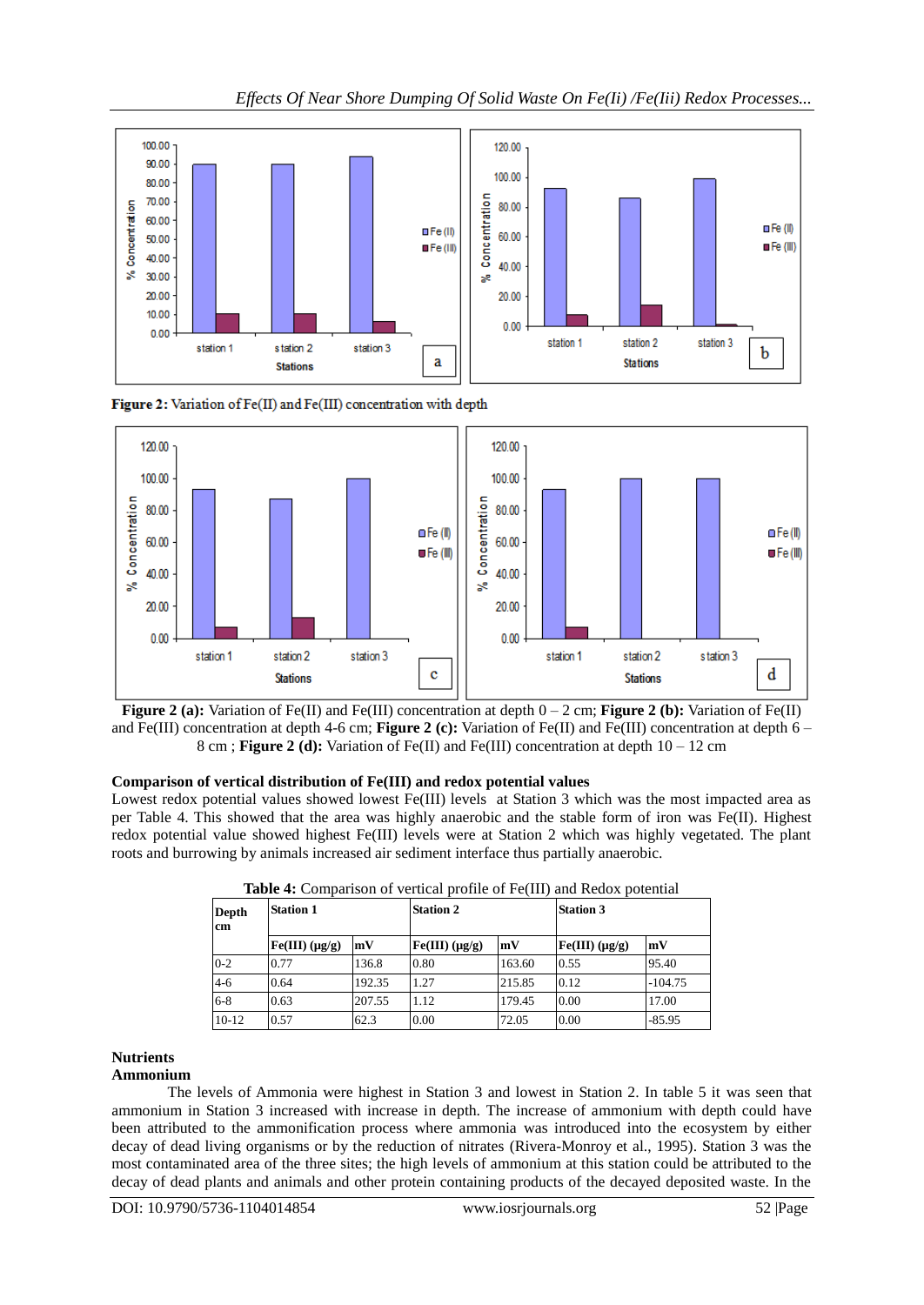deeper sediment, the conditions were anaerobic.

While the levels of ammonium at Station 2 decreased with increase in depth but was lowest on the surface. The decrease in levels of ammonium in Station 2 could have been due to uptake by rooted plants like mangrove trees and the algae on the surface sediments. Station 1 had ammonium levels increasing with increase in depth. The levels of ammonium from Table 5, ranged from 183 to 402  $\mu$ g/g. The decrease in levels of ammonium could also be because of oxidation of ammonia via bacterial action to nitrite then nitrates.

| Depth   | <b>Station 1</b><br>$NH4+(\mu g/g)$ | <b>Station 2</b><br>$NH_4^+(\mu g/g)$ | <b>Station 3</b><br>$NH_4^+$ (µg/g) |  |
|---------|-------------------------------------|---------------------------------------|-------------------------------------|--|
| $0 - 2$ | $241.02 \pm 5.30$                   | $183.83 \pm 9.19$                     | $301.42 \pm 7.50$                   |  |
| $4 - 6$ | 356.06±6.77                         | $216.24 + 2.72$                       | $389.64 \pm 5.79$                   |  |
| $6 - 8$ | $375.08 \pm 5.86$                   | $207.77 \pm 5.17$                     | $397.70 \pm 0.01$                   |  |
| $10-12$ | 387.79±1.89                         | $187.73 \pm 4.78$                     | $402.21 \pm 0.01$                   |  |

**Table 5:** Profiles of ammonia given as mean  $\pm$  S.D.  $(n-3)$ 

#### **Phosphates**

The levels of phosphates increased from Station 1 to Station 3 (Table 6). Station 3 had the highest concentrations of phosphates which could have been due to the high levels of solid waste deposited in this area and lack of plants to take up these nutrients. The decrease of phosphates levels in Station 2 could be ascribed to the up take of the nutrient by the mangrove trees in the area. In Station 1, phosphates levels increased with increase in depth. The range of phosphates for all stations was from 2.39 to 16.4  $\mu$ g/g (Table. 6).

| <b>Table 6:</b> Profiles of phosphates given as mean $\pm$ S.D. (n = 3) |                                     |                                     |                                     |  |
|-------------------------------------------------------------------------|-------------------------------------|-------------------------------------|-------------------------------------|--|
| Depth                                                                   | <b>Station 1</b><br>$PO43-(\mug/g)$ | <b>Station 2</b><br>$PO43-(\mug/g)$ | <b>Station 3</b><br>$PO43(\mu g/g)$ |  |
| $0 - 2$                                                                 | $2.39 \pm 0.25$                     | $8.44 \pm 0.45$                     | $9.84 \pm 0.41$                     |  |
| $4 - 6$                                                                 | $2.45 \pm 0.17$                     | $8.15 \pm 0.43$                     | $8.73 \pm 0.79$                     |  |
| $6 - 8$                                                                 | $4.12 \pm 0.24$                     | $6.73 \pm 0.57$                     | $14.69 \pm 1.70$                    |  |
| $10-12$                                                                 | $4.86 \pm 0.42$                     | $8.51 \pm 0.76$                     | $16.43 \pm 0.67$                    |  |

### **IV. Conclusion**

From the findings of this study, it can be concluded that nutrients release is highly affected by the waste disposal process. The levels of ammonium were highest in the area that was most impacted by the dumping and lowest in the moderately impacted area with high vegetation and animals. Ammonium increased with depth in the most impacted area and decreased with depth in moderately impacted area with high vegetation. The levels of phosphates increased from the least impacted area to the most impacted area and increased with depth in the most impacted area and decreased with depth in the area with high vegetation. The redox processes of iron are affected by the dumping, giving more  $Fe(II)$  in the most impacted area and less in the area with high vegetation and animals. Redox potential levels were highest in area with highest Fe(III) values and lowest in areas with low Fe(III) levels.

#### **References**

- [1] BOBLME, (2011) Country report on pollution in the BOBLME Bangladesh. BOBLME-2011-Ecology-01.
- [2] Corcoran, E., C. Nellemann, E. Baker, R. Bos, D. Osborn, H. Savelli, (2010) Sick Water? The Central Role of Wastewater Management in Sustainable Development. A Rapid Response Assessment. United Nations Environment Programme, UN-HABITAT, GRID-Arendal[. www.grida.no](http://www.grida.no/)
- [3] Kamau, J. N., (2001). Heavy metals distribution in sediments along the Killindini and Makupa creeks, Kenya. Hydrobiologia 458, 1-3: 235-240.
- [4] Kenya National Bureau of Statistics (KSNB), (2009) [www.knsb.or.ke/index.php?option=com\\_content&view=article&i=176&Itemid=645.](http://www.knsb.or.ke/index.php?option=com_content&view=article&i=176&Itemid=645)
- [5] Mara D., (2004), Domestic Wastewater Treatment in Developing Countries. Earth scan publishers London UK. ISBN 1-84407-020- 4
- [6] Matoka C. M., Omolo S.O. and Odalo J. O. (2014). Heavy Metal Bioaccumulation as Indicators of Environmental Pollution and Health Risks. Journal of Environmental Science, Toxicology and Food Technology, 8(2):24-31.
- [7] Munga D, Yobe A.C., Owili M, and Mwaguni A.E. (1994). Assessment of land based sources of marine pollution along the Kenyan coast. Draft report proposed in a draft criteria document at an international sediment quality forum in 1982 (Van Veen & repared for FAO, KMFRI, Mombasa). http://www.sciencedirect.com/science. 12/12/2008.
- [8] Mwaguni S. and Munga D. (1997). Land Based Sources and Activities Affecting the Quality and Uses of the Marine Coastal and Associated Freshwater Environments along the Kenya Coast. Coastal Development Authority, Mombasa.
- [9] Okuku E. O., Ohowa B., Mwangi S.N., Munga D., Kiteresi L., Wanjeri V. O., Okumu S. and Kilonzo J., (2011). Sewage Pollution in the Coastal Waters of Mombasa City, Kenya: A Norm Rather than an Exception. International Journal of Environmental Resources, 5(4): 865-874.
- [10] Parsons T. R., Maita Y. and Lalli C.M. (1984). A manual of biological and chemical methods for seawater analysis. Publ. Pergamon